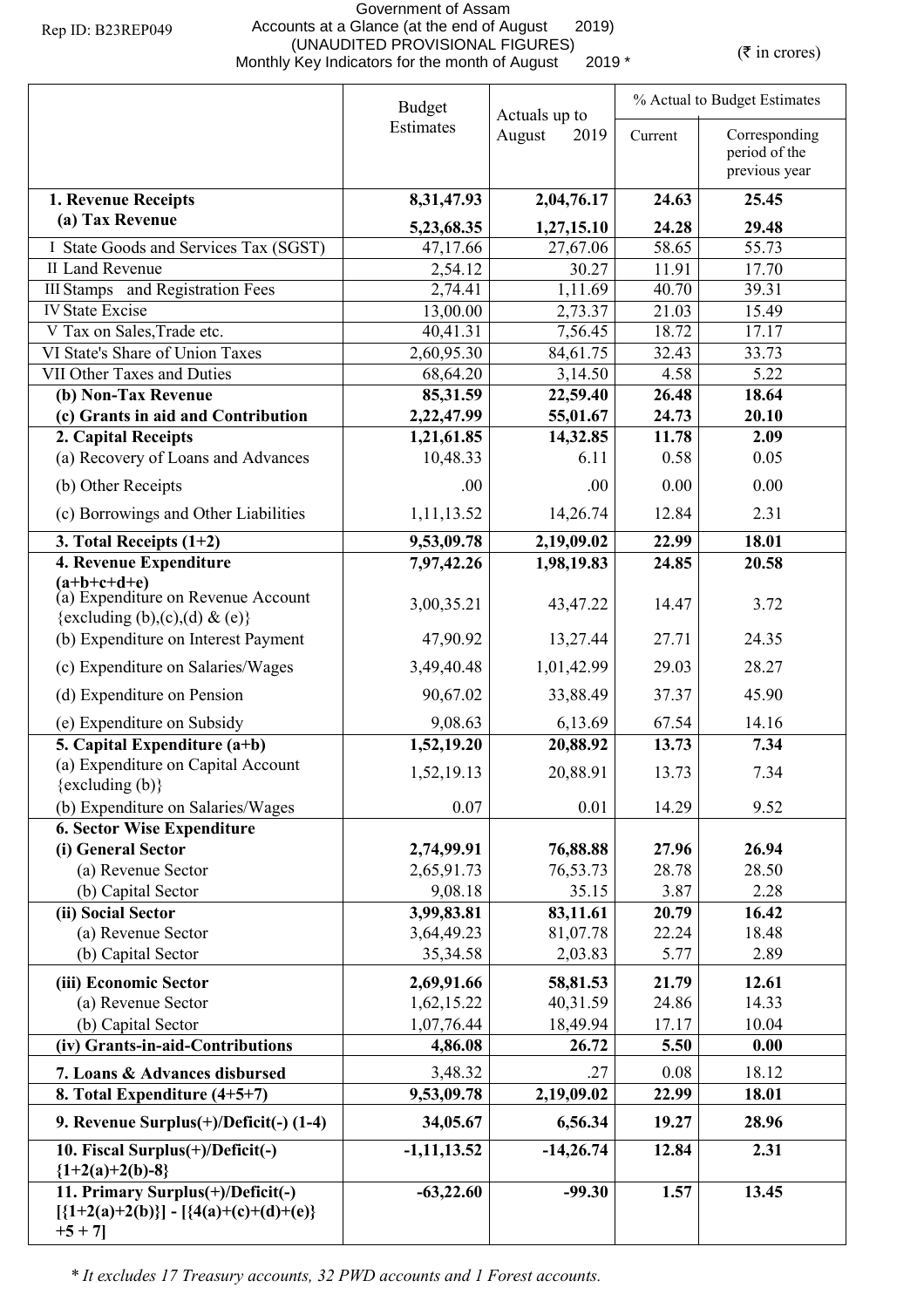| <b>Monthly Trend</b><br><b>REVENUE RECEIPTS</b> |                |             |                                  |               |
|-------------------------------------------------|----------------|-------------|----------------------------------|---------------|
| (Refer to item                                  | 1(a)           |             | of Monthly Accounts at a Glance) |               |
| $(3\overline{5})$ in crore)                     |                |             |                                  |               |
|                                                 |                | 2019-2020   |                                  | 2018-2019     |
| Mont                                            | <b>Monthly</b> | Progressive | <b>Monthly</b>                   | Progressive   |
| <b>APRIL</b>                                    | 30,85.62       | 30,85.62    | 29,87.46                         | 29,87.46      |
| <b>MAY</b>                                      | 29,77.98       | 60,63.60    | 30,94.97                         | 60,82.42      |
| <b>JUNE</b>                                     | 21,45.42       | 82,09.01    | 19,53.44                         | 80,35.87      |
| <b>JULY</b>                                     | 18,87.90       | 1,00,96.92  | 25,92.82                         | 1,06,28.69    |
| <b>AUGUST</b>                                   | 26,18.18       | 1,27,15.10  | 22,09.03                         | 1,28,37.73    |
| <b>SEPTEMBER</b>                                |                |             | 22,88.33                         | 1,51,26.05    |
| <b>OCTOBER</b>                                  |                |             | 33,01.46                         | 1,84,27.52    |
| <b>NOVEMBER</b>                                 |                |             | 59,32.70                         | 2,43,60.22    |
| <b>DECEMBER</b>                                 |                |             | 22,46.49                         | 2,66,06.71    |
| <b>JANUARY</b>                                  |                |             | 41,88.33                         | 3,07,95.03    |
| <b>FEBRUARY</b>                                 |                |             | 22,20.33                         | 3,30,15.36    |
| MARCH (Pre)                                     |                |             | 80,29.54                         | 4,10,44.90    |
| MARCH (Sup)                                     |                |             | 50.21                            | 4, 10, 95. 11 |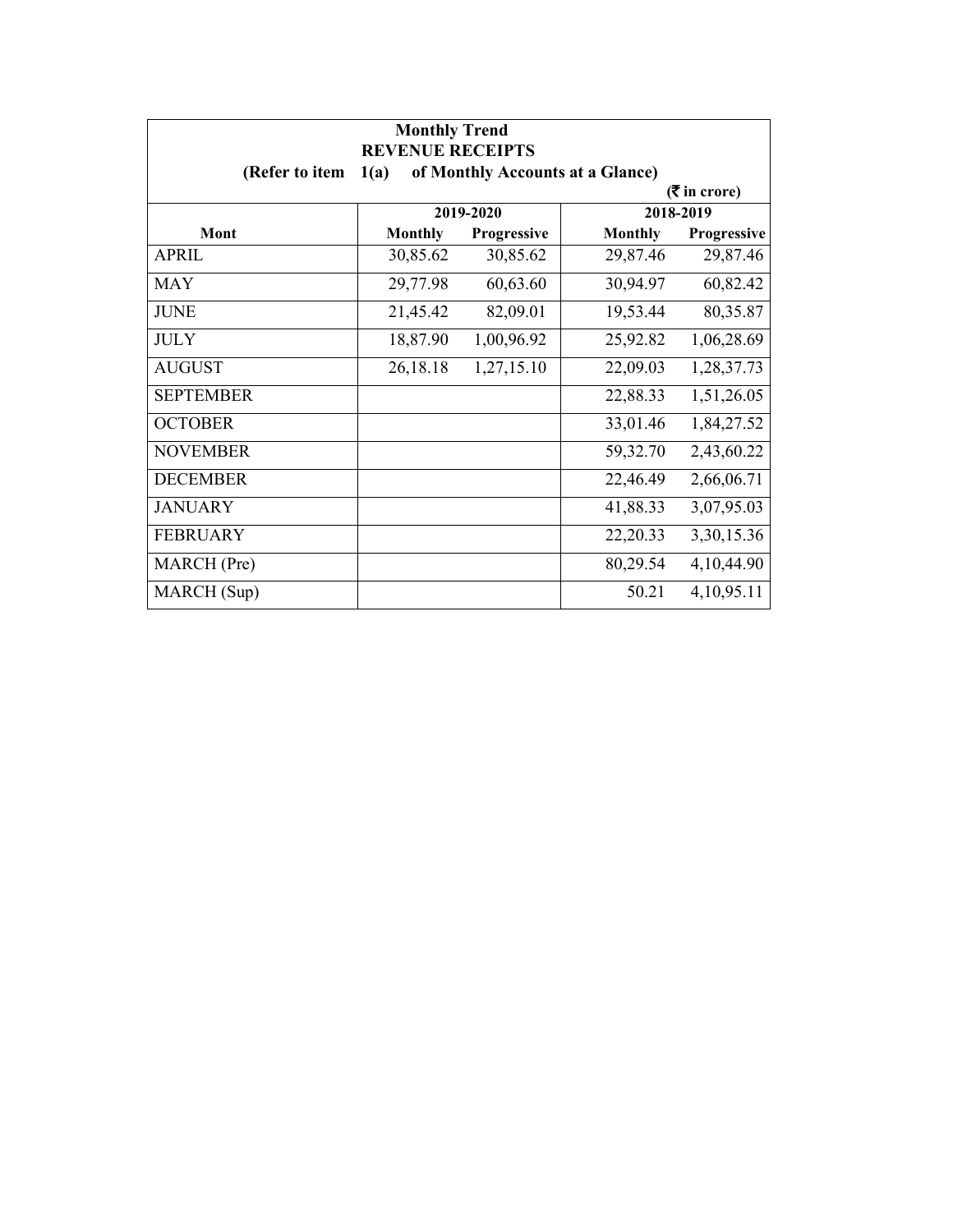| <b>Monthly Trend</b><br><b>REVENUE RECEIPTS</b> |                |                                  |                |                             |
|-------------------------------------------------|----------------|----------------------------------|----------------|-----------------------------|
| (Refer to item                                  | 1(b)           | of Monthly Accounts at a Glance) |                |                             |
|                                                 |                |                                  |                | $(3\overline{5})$ in crore) |
|                                                 |                | 2019-2020                        |                | 2018-2019                   |
| Mont                                            | <b>Monthly</b> | Progressive                      | <b>Monthly</b> | Progressive                 |
| <b>APRIL</b>                                    | 65.08          | 65.08                            | 5,80.82        | 5,80.82                     |
| <b>MAY</b>                                      | 10,62.98       | 11,28.06                         | 4,19.29        | 10,00.12                    |
| <b>JUNE</b>                                     | 8,28.23        | 19,56.29                         | 2,85.63        | 12,85.75                    |
| <b>JULY</b>                                     | 78.98          | 20,35.27                         | 70.13          | 13,55.88                    |
| <b>AUGUST</b>                                   | 2,24.13        | 22,59.40                         | 1,71.42        | 15,27.30                    |
| <b>SEPTEMBER</b>                                |                |                                  | 2,98.31        | 18,25.61                    |
| <b>OCTOBER</b>                                  |                |                                  | 1,71.03        | 19,96.64                    |
| <b>NOVEMBER</b>                                 |                |                                  | 11,57.38       | 31,54.02                    |
| <b>DECEMBER</b>                                 |                |                                  | 2,07.27        | 33,61.29                    |
| <b>JANUARY</b>                                  |                |                                  | 3,94.26        | 37,55.55                    |
| <b>FEBRUARY</b>                                 |                |                                  | 1,84.55        | 39,40.11                    |
| MARCH (Pre)                                     |                |                                  | 12,41.75       | 51,81.86                    |
| MARCH (Sup)                                     |                |                                  | $-94.92$       | 50,86.94                    |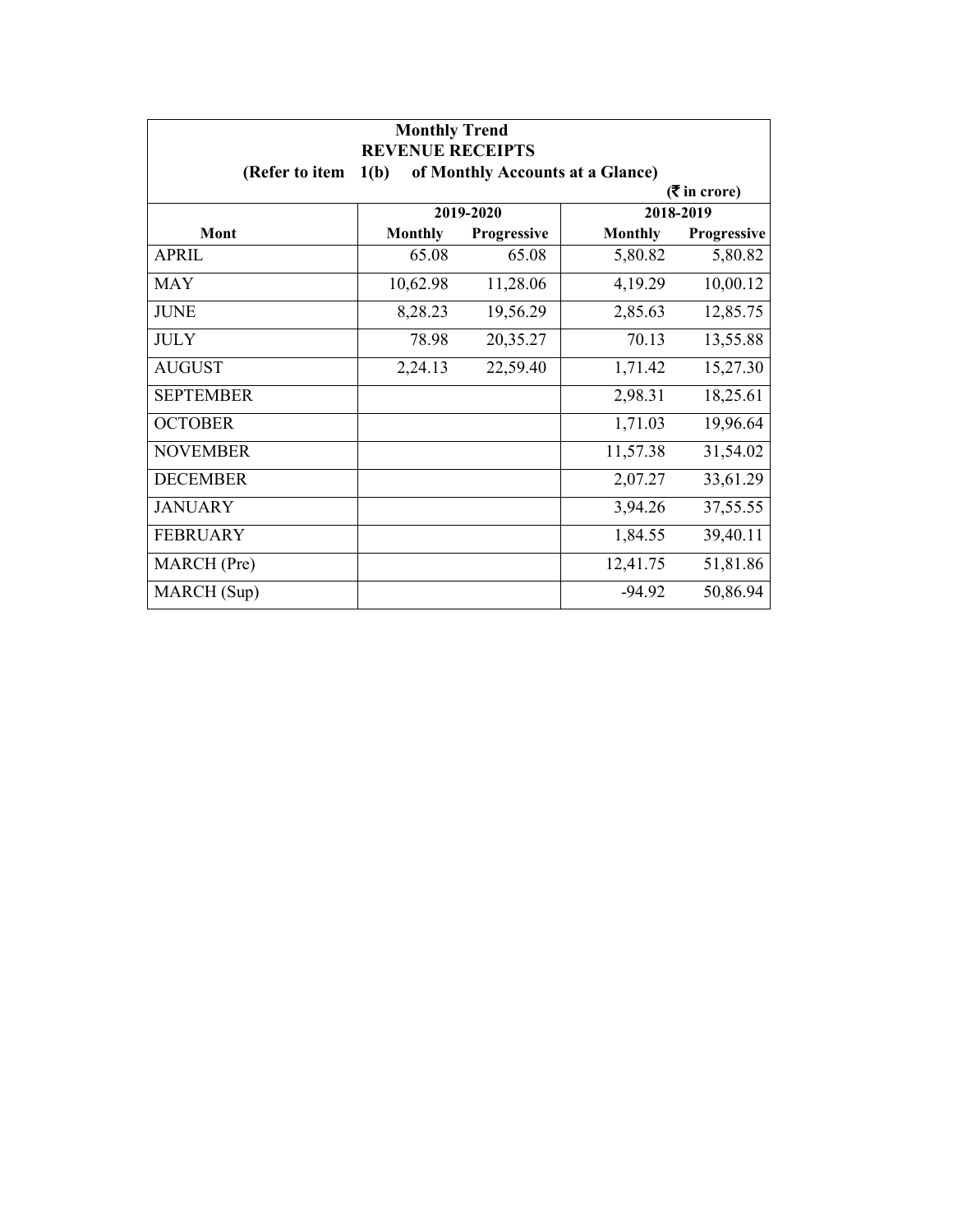| <b>Monthly Trend</b><br><b>REVENUE RECEIPTS</b> |                |             |                                  |                             |
|-------------------------------------------------|----------------|-------------|----------------------------------|-----------------------------|
| (Refer to item                                  | 1(c)           |             | of Monthly Accounts at a Glance) |                             |
|                                                 |                |             |                                  | $(3\overline{5})$ in crore) |
|                                                 |                | 2019-2020   |                                  | 2018-2019                   |
| Mont                                            | <b>Monthly</b> | Progressive | <b>Monthly</b>                   | Progressive                 |
| APRIL                                           | 15,39.60       | 15,39.60    | 2,45.64                          | 2,45.64                     |
| <b>MAY</b>                                      | 6,98.15        | 22,37.74    | 14,04.19                         | 16,49.83                    |
| <b>JUNE</b>                                     | 11,14.88       | 33,52.62    | 13,99.98                         | 30,49.81                    |
| <b>JULY</b>                                     | 10,70.71       | 44,23.34    | 7,80.98                          | 38,30.79                    |
| <b>AUGUST</b>                                   | 10,78.33       | 55,01.67    | 6,67.56                          | 44,98.35                    |
| <b>SEPTEMBER</b>                                |                |             | 18,07.79                         | 63,06.15                    |
| <b>OCTOBER</b>                                  |                |             | 0.00                             | 63,06.15                    |
| <b>NOVEMBER</b>                                 |                |             | 1,77.47                          | 64,83.62                    |
| <b>DECEMBER</b>                                 |                |             | 39,33.21                         | 1,04,16.83                  |
| <b>JANUARY</b>                                  |                |             | 8,08.05                          | 1,12,24.89                  |
| <b>FEBRUARY</b>                                 |                |             | 34,78.58                         | 1,47,03.46                  |
| MARCH (Pre)                                     |                |             | 25,48.06                         | 1,72,51.52                  |
| MARCH (Sup)                                     |                |             | 0.00                             | 1,72,51.52                  |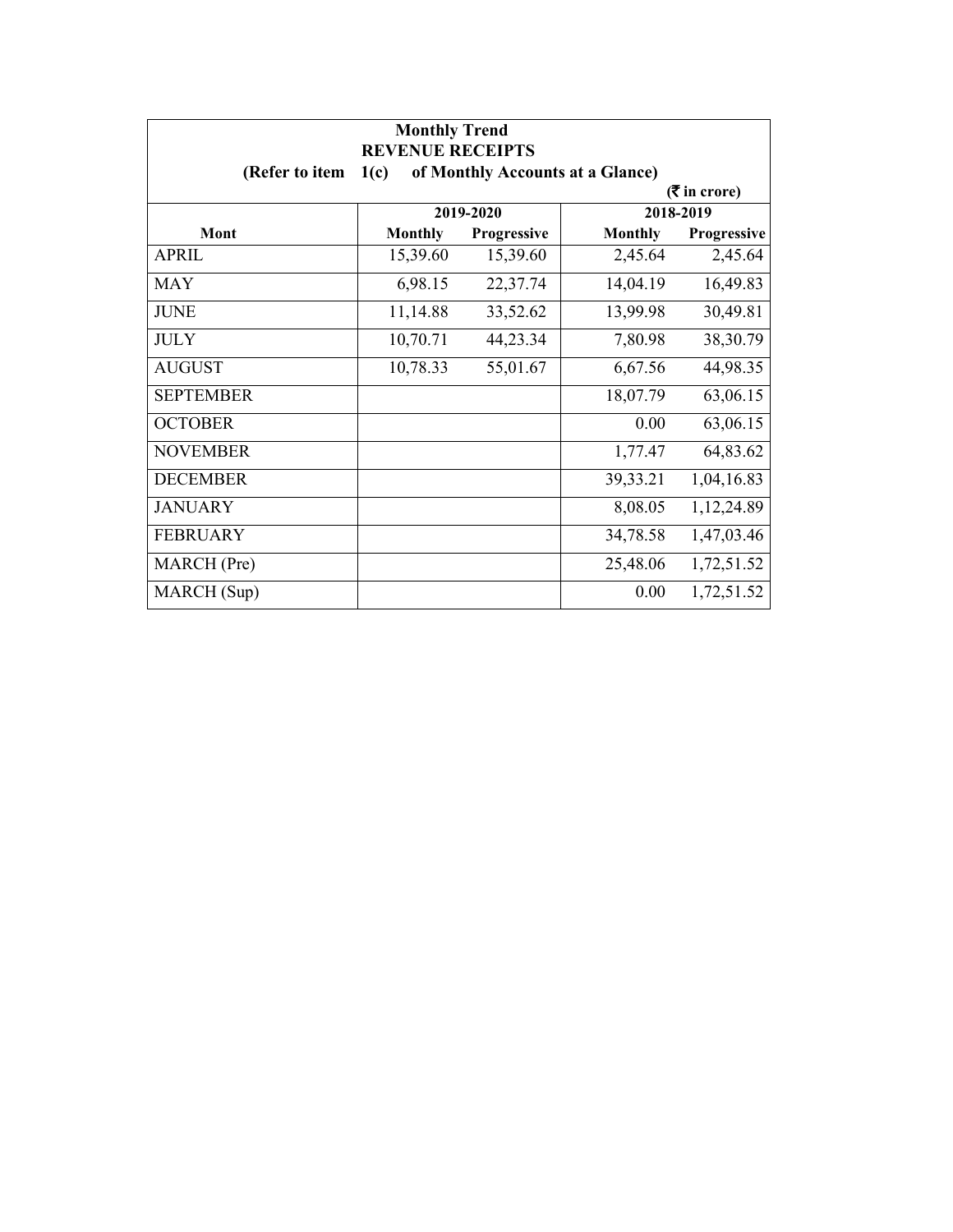| <b>Monthly Trend</b><br><b>CAPITAL RECEIPTS</b> |                |             |                                  |                 |
|-------------------------------------------------|----------------|-------------|----------------------------------|-----------------|
| (Refer to item                                  | 2(a)           |             | of Monthly Accounts at a Glance) |                 |
|                                                 |                |             |                                  | $($ ₹ in crore) |
|                                                 |                | 2019-2020   |                                  | 2018-2019       |
| Mont                                            | <b>Monthly</b> | Progressive | <b>Monthly</b>                   | Progressive     |
| <b>APRIL</b>                                    | 0.21           | 0.21        | 0.25                             | 0.25            |
| MAY                                             | 5.20           | 5.41        | 0.27                             | 0.52            |
| <b>JUNE</b>                                     | 0.20           | 5.61        | 0.25                             | 0.76            |
| <b>JULY</b>                                     | 0.20           | 5.81        | 0.25                             | 1.01            |
| <b>AUGUST</b>                                   | 0.30           | 6.11        | 0.22                             | 1.23            |
| <b>SEPTEMBER</b>                                |                |             | 0.24                             | 1.46            |
| <b>OCTOBER</b>                                  |                |             | 0.20                             | 1.66            |
| <b>NOVEMBER</b>                                 |                |             | 0.31                             | 1.97            |
| <b>DECEMBER</b>                                 |                |             | 0.08                             | 2.05            |
| <b>JANUARY</b>                                  |                |             | 0.43                             | 2.48            |
| <b>FEBRUARY</b>                                 |                |             | 0.03                             | 2.51            |
| MARCH (Pre)                                     |                |             | 0.42                             | 2.93            |
| MARCH (Sup)                                     |                |             | 0.00                             | 2.93            |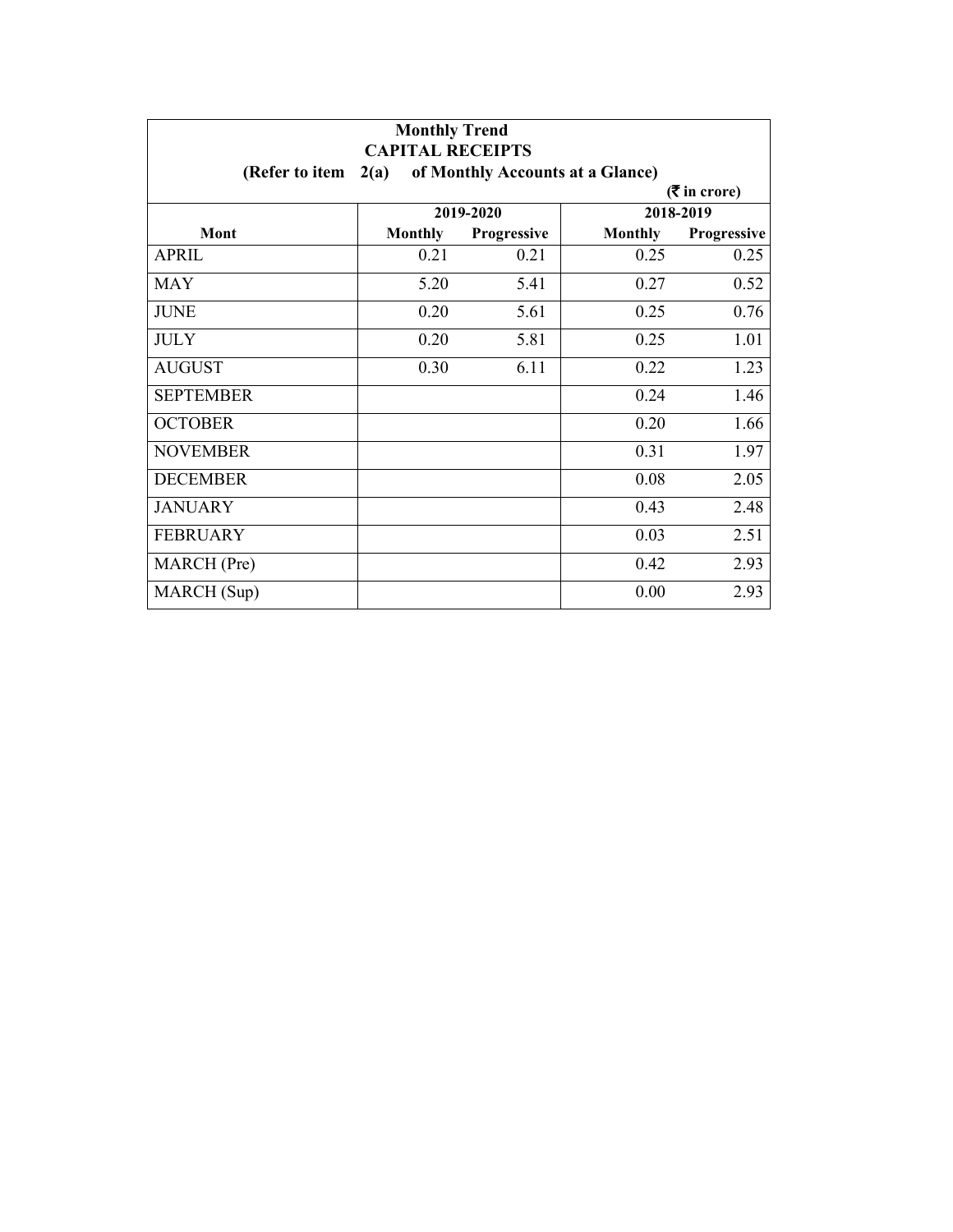| <b>Monthly Trend</b><br><b>CAPITAL RECEIPTS</b> |                |                                  |                |                             |
|-------------------------------------------------|----------------|----------------------------------|----------------|-----------------------------|
| (Refer to item                                  | 2(b)           | of Monthly Accounts at a Glance) |                |                             |
|                                                 |                |                                  |                | $(3\overline{5})$ in crore) |
|                                                 |                | 2019-2020                        |                | 2018-2019                   |
| Mont                                            | <b>Monthly</b> | Progressive                      | <b>Monthly</b> | Progressive                 |
| <b>APRIL</b>                                    | 0.00           | 0.00                             | 0.00           | 0.00                        |
| <b>MAY</b>                                      | 0.00           | 0.00                             | 0.00           | 0.00                        |
| <b>JUNE</b>                                     | 0.00           | 0.00                             | 0.00           | 0.00                        |
| <b>JULY</b>                                     | 0.00           | 0.00                             | 0.00           | 0.00                        |
| <b>AUGUST</b>                                   | 0.00           | 0.00                             | 0.00           | 0.00                        |
| <b>SEPTEMBER</b>                                |                |                                  | 0.00           | 0.00                        |
| <b>OCTOBER</b>                                  |                |                                  | 0.00           | 0.00                        |
| <b>NOVEMBER</b>                                 |                |                                  | 0.00           | 0.00                        |
| <b>DECEMBER</b>                                 |                |                                  | 0.00           | 0.00                        |
| <b>JANUARY</b>                                  |                |                                  | 0.00           | 0.00                        |
| <b>FEBRUARY</b>                                 |                |                                  | 0.00           | 0.00                        |
| MARCH (Pre)                                     |                |                                  | 0.00           | 0.00                        |
| MARCH (Sup)                                     |                |                                  | 0.00           | 0.00                        |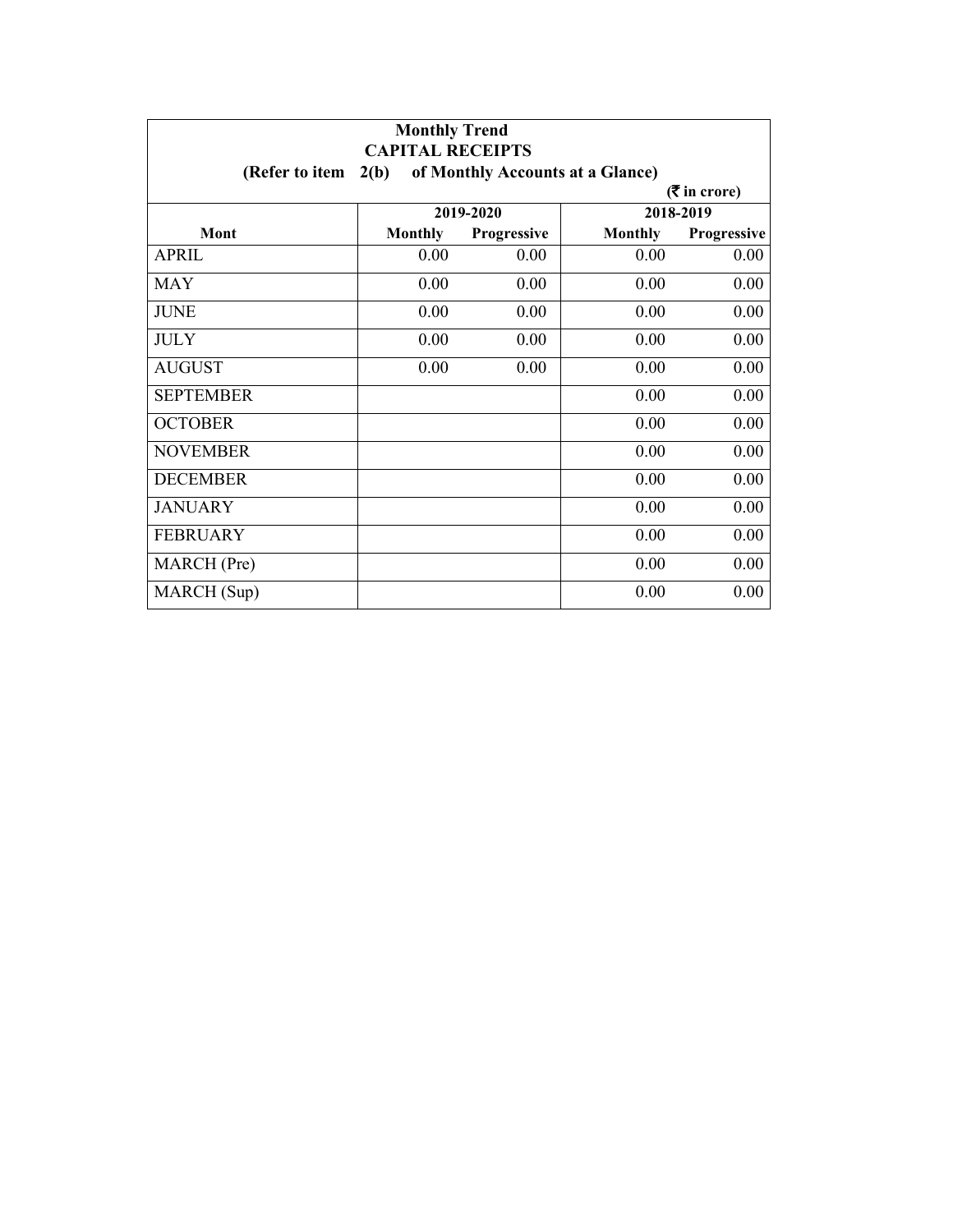| <b>Monthly Trend</b><br><b>CAPITAL RECEIPTS</b> |                             |                                  |                |             |  |
|-------------------------------------------------|-----------------------------|----------------------------------|----------------|-------------|--|
| (Refer to item                                  | 2(c)                        | of Monthly Accounts at a Glance) |                |             |  |
|                                                 | $(3\overline{5})$ in crore) |                                  |                |             |  |
|                                                 |                             | 2019-2020                        |                | 2018-2019   |  |
| Mont                                            | <b>Monthly</b>              | Progressive                      | <b>Monthly</b> | Progressive |  |
| <b>APRIL</b>                                    | $-17,90.87$                 | $-17,90.87$                      | $-10,83.11$    | $-10,83.11$ |  |
| <b>MAY</b>                                      | $-11,82.81$                 | $-29,73.68$                      | $-21,38.39$    | $-32,21.50$ |  |
| <b>JUNE</b>                                     | $-66.93$                    | $-30,40.61$                      | 5,86.65        | $-26,34.85$ |  |
| <b>JULY</b>                                     | 23,32.62                    | $-7,07.99$                       | 13,46.55       | $-12,88.30$ |  |
| <b>AUGUST</b>                                   | 21,34.73                    | 14,26.74                         | 7,14.18        | $-5,74.12$  |  |
| <b>SEPTEMBER</b>                                |                             |                                  | 4,29.17        | $-1,44.95$  |  |
| <b>OCTOBER</b>                                  |                             |                                  | 5,74.00        | 4,29.05     |  |
| <b>NOVEMBER</b>                                 |                             |                                  | $-30,03.72$    | $-25,74.67$ |  |
| <b>DECEMBER</b>                                 |                             |                                  | $-17,82.30$    | $-43,56.97$ |  |
| <b>JANUARY</b>                                  |                             |                                  | 22,07.56       | $-21,49.41$ |  |
| <b>FEBRUARY</b>                                 |                             |                                  | $-23,58.74$    | $-45,08.15$ |  |
| MARCH (Pre)                                     |                             |                                  | 1,13,61.26     | 68,53.11    |  |
| MARCH (Sup)                                     |                             |                                  | $-16,52.86$    | 52,00.25    |  |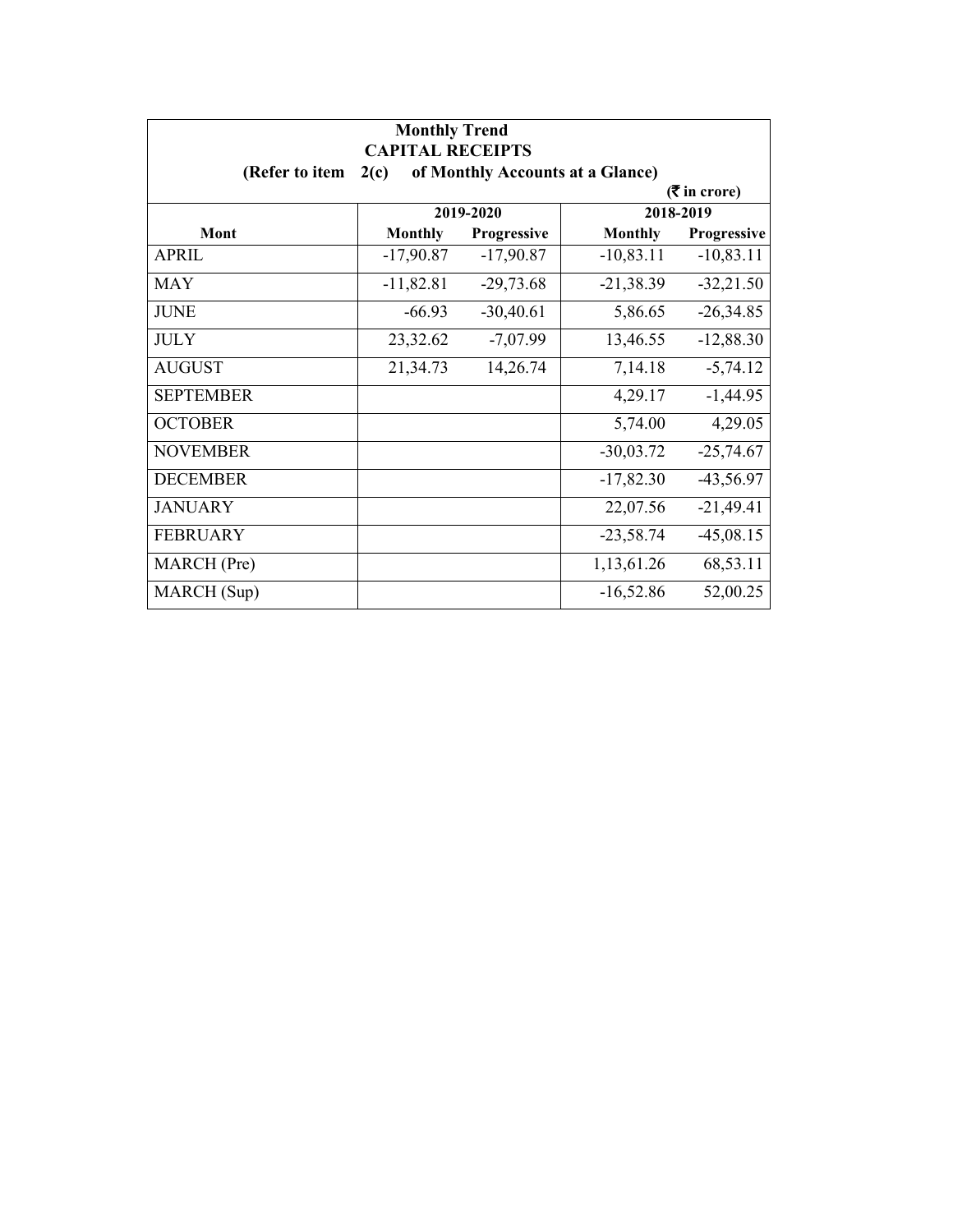| <b>Monthly Trend</b><br><b>REVENUE EXPENDITURE</b> |                |                                  |                |                             |
|----------------------------------------------------|----------------|----------------------------------|----------------|-----------------------------|
| (Refer to item                                     | 4(a)           | of Monthly Accounts at a Glance) |                |                             |
|                                                    |                |                                  |                | $(3\overline{5})$ in crore) |
|                                                    |                | 2019-2020                        |                | 2018-2019                   |
| Mont                                               | <b>Monthly</b> | Progressive                      | <b>Monthly</b> | <b>Progressive</b>          |
| APRIL                                              | 74.88          | 74.88                            | 36.70          | 36.70                       |
| <b>MAY</b>                                         | 6,53.75        | 7,28.63                          | 3.73           | 40.43                       |
| <b>JUNE</b>                                        | 3,84.73        | 11,13.36                         | 6,45.22        | 6,85.65                     |
| <b>JULY</b>                                        | 15,32.55       | 26,45.91                         | 11,00.05       | 17,85.69                    |
| <b>AUGUST</b>                                      | 17,01.31       | 43,47.22                         | 6,83.38        | 24,69.08                    |
| <b>SEPTEMBER</b>                                   |                |                                  | 10,84.11       | 35,53.19                    |
| <b>OCTOBER</b>                                     |                |                                  | 6,70.13        | 42,23.31                    |
| <b>NOVEMBER</b>                                    |                |                                  | 13,38.00       | 55,61.32                    |
| <b>DECEMBER</b>                                    |                |                                  | 13,45.33       | 69,06.65                    |
| <b>JANUARY</b>                                     |                |                                  | 16,05.25       | 85,11.90                    |
| <b>FEBRUARY</b>                                    |                |                                  | 6,46.61        | 91,58.50                    |
| MARCH (Pre)                                        |                |                                  | 81,80.32       | 1,73,38.82                  |
| MARCH (Sup)                                        |                |                                  | 15.06          | 1,73,53.87                  |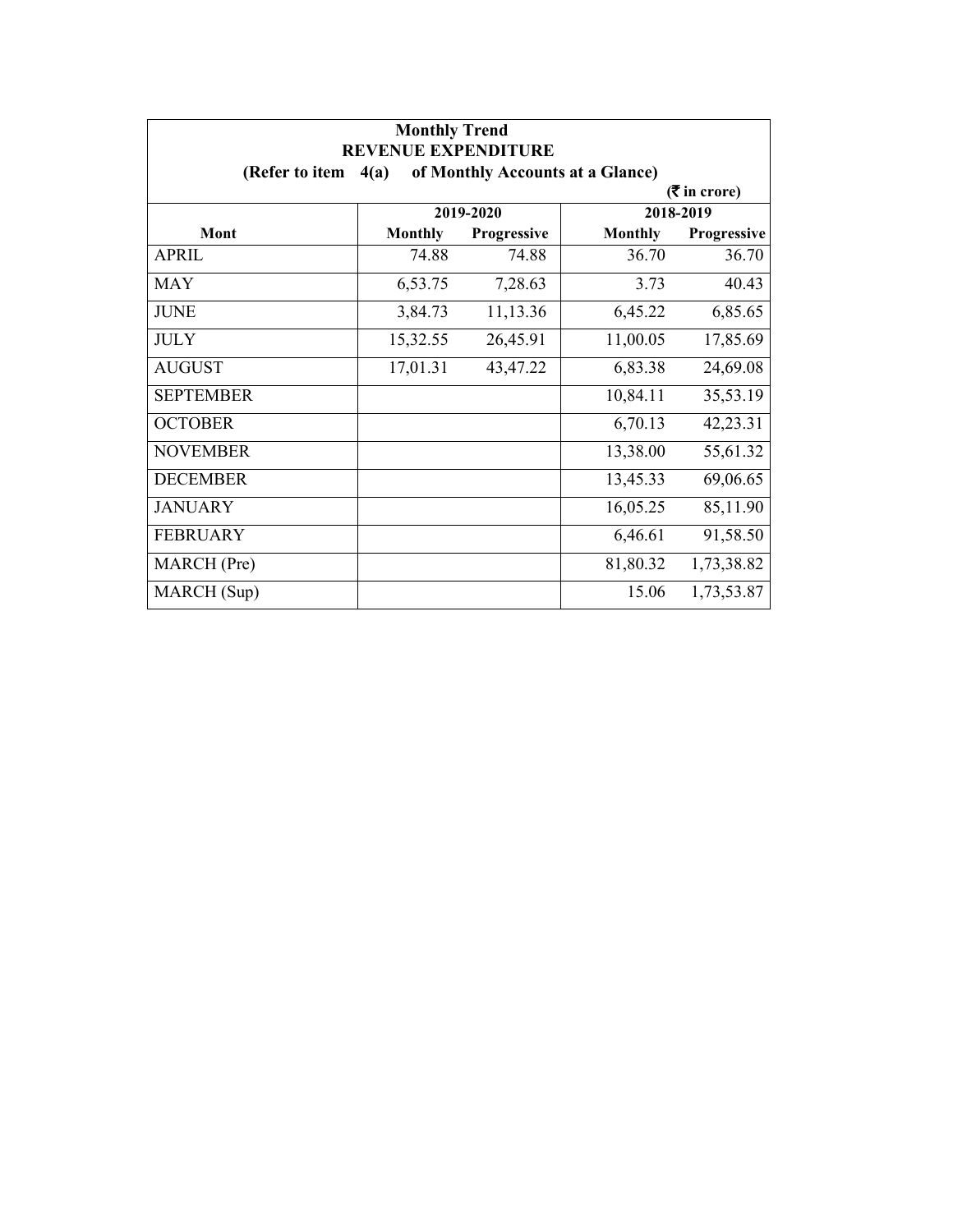| <b>Monthly Trend</b><br><b>REVENUE EXPENDITURE</b> |                |             |                                  |                             |
|----------------------------------------------------|----------------|-------------|----------------------------------|-----------------------------|
| (Refer to item $4(b)$ )                            |                |             | of Monthly Accounts at a Glance) |                             |
|                                                    |                |             |                                  | $(3\overline{5})$ in crore) |
|                                                    |                | 2019-2020   |                                  | 2018-2019                   |
| Mont                                               | <b>Monthly</b> | Progressive | <b>Monthly</b>                   | Progressive                 |
| <b>APRIL</b>                                       | 1,89.70        | 1,89.70     | 1,32.01                          | 1,32.01                     |
| <b>MAY</b>                                         | 1,61.37        | 3,51.08     | 1,47.01                          | 2,79.02                     |
| <b>JUNE</b>                                        | 2,77.42        | 6,28.50     | 2,41.50                          | 5,20.51                     |
| <b>JULY</b>                                        | 2,41.00        | 8,69.50     | 1,45.38                          | 6,65.90                     |
| <b>AUGUST</b>                                      | 4,57.94        | 13,27.44    | 3,54.68                          | 10,20.58                    |
| <b>SEPTEMBER</b>                                   |                |             | 3,65.01                          | 13,85.58                    |
| <b>OCTOBER</b>                                     |                |             | 2,08.20                          | 15,93.79                    |
| <b>NOVEMBER</b>                                    |                |             | 0.00                             | 15,93.79                    |
| <b>DECEMBER</b>                                    |                |             | 3,51.01                          | 19,44.80                    |
| <b>JANUARY</b>                                     |                |             | 2,49.71                          | 21,94.51                    |
| <b>FEBRUARY</b>                                    |                |             | 4,35.49                          | 26,30.00                    |
| MARCH (Pre)                                        |                |             | 29,27.75                         | 55,57.75                    |
| MARCH (Sup)                                        |                |             | $-17,16.26$                      | 38,41.49                    |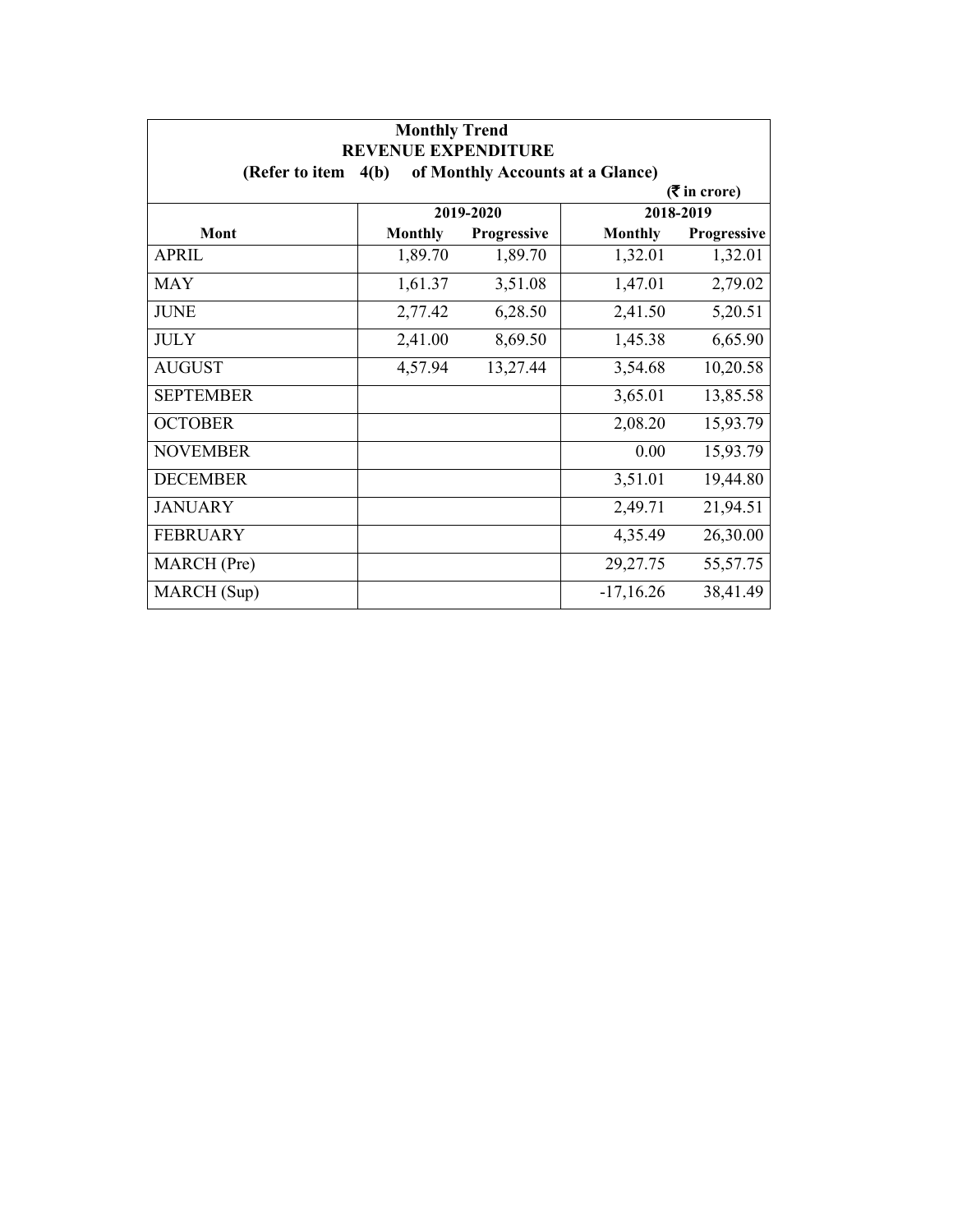| <b>Monthly Trend</b><br><b>REVENUE EXPENDITURE</b> |                |             |                                  |                             |
|----------------------------------------------------|----------------|-------------|----------------------------------|-----------------------------|
| (Refer to item                                     | 4(c)           |             | of Monthly Accounts at a Glance) |                             |
|                                                    |                |             |                                  | $(3\overline{5})$ in crore) |
|                                                    |                | 2019-2020   |                                  | 2018-2019                   |
| Mont                                               | <b>Monthly</b> | Progressive | <b>Monthly</b>                   | Progressive                 |
| <b>APRIL</b>                                       | 17,61.47       | 17,61.47    | 16,38.06                         | 16,38.06                    |
| <b>MAY</b>                                         | 18,47.18       | 36,08.65    | 18,66.36                         | 35,04.41                    |
| <b>JUNE</b>                                        | 19,06.75       | 55,15.41    | 23,14.55                         | 58,18.96                    |
| <b>JULY</b>                                        | 22,22.49       | 77,37.89    | 18,37.62                         | 76,56.58                    |
| <b>AUGUST</b>                                      | 24,05.10       | 1,01,42.99  | 16,18.33                         | 92,74.91                    |
| <b>SEPTEMBER</b>                                   |                |             | 20,05.14                         | 1,12,80.05                  |
| <b>OCTOBER</b>                                     |                |             | 17,54.23                         | 1,30,34.28                  |
| <b>NOVEMBER</b>                                    |                |             | 20,94.83                         | 1,51,29.11                  |
| <b>DECEMBER</b>                                    |                |             | 19,88.34                         | 1,71,17.45                  |
| <b>JANUARY</b>                                     |                |             | 19,33.78                         | 1,90,51.23                  |
| <b>FEBRUARY</b>                                    |                |             | 13,62.23                         | 2,04,13.46                  |
| MARCH (Pre)                                        |                |             | 61,99.64                         | 2,66,13.10                  |
| MARCH (Sup)                                        |                |             | $-0.01$                          | 2,66,13.09                  |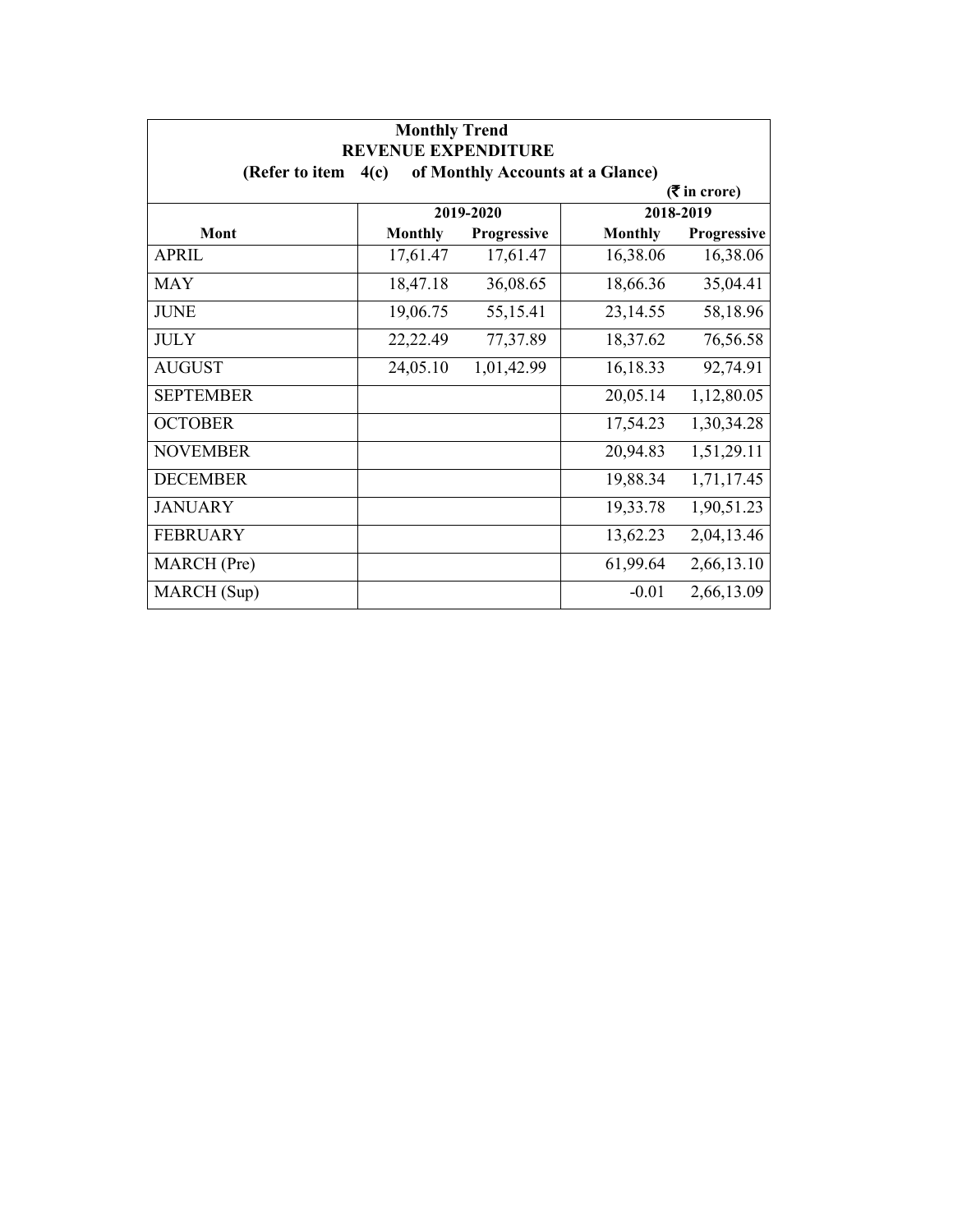| <b>Monthly Trend</b><br><b>REVENUE EXPENDITURE</b> |                |             |                                  |                             |
|----------------------------------------------------|----------------|-------------|----------------------------------|-----------------------------|
| (Refer to item                                     | 4(d)           |             | of Monthly Accounts at a Glance) |                             |
|                                                    |                |             |                                  | $(3\overline{5})$ in crore) |
|                                                    |                | 2019-2020   |                                  | 2018-2019                   |
| Mont                                               | <b>Monthly</b> | Progressive | <b>Monthly</b>                   | Progressive                 |
| <b>APRIL</b>                                       | 8,72.64        | 8,72.64     | 8,46.60                          | 8,46.60                     |
| <b>MAY</b>                                         | 6,56.98        | 15,29.61    | 7,07.89                          | 15,54.48                    |
| <b>JUNE</b>                                        | 5,21.41        | 20,51.02    | 7,75.43                          | 23,29.91                    |
| <b>JULY</b>                                        | 6,90.60        | 27,41.62    | 8,00.26                          | 31,30.17                    |
| <b>AUGUST</b>                                      | 6,46.87        | 33,88.49    | 5,93.89                          | 37,24.06                    |
| <b>SEPTEMBER</b>                                   |                |             | 6,30.23                          | 43,54.29                    |
| <b>OCTOBER</b>                                     |                |             | 5,05.44                          | 48,59.73                    |
| <b>NOVEMBER</b>                                    |                |             | 5,94.46                          | 54,54.19                    |
| <b>DECEMBER</b>                                    |                |             | 5,08.91                          | 59,63.10                    |
| <b>JANUARY</b>                                     |                |             | 6,52.70                          | 66,15.80                    |
| <b>FEBRUARY</b>                                    |                |             | 4,94.70                          | 71,10.50                    |
| MARCH (Pre)                                        |                |             | 10,29.23                         | 81,39.73                    |
| MARCH (Sup)                                        |                |             | 3.30                             | 81,43.03                    |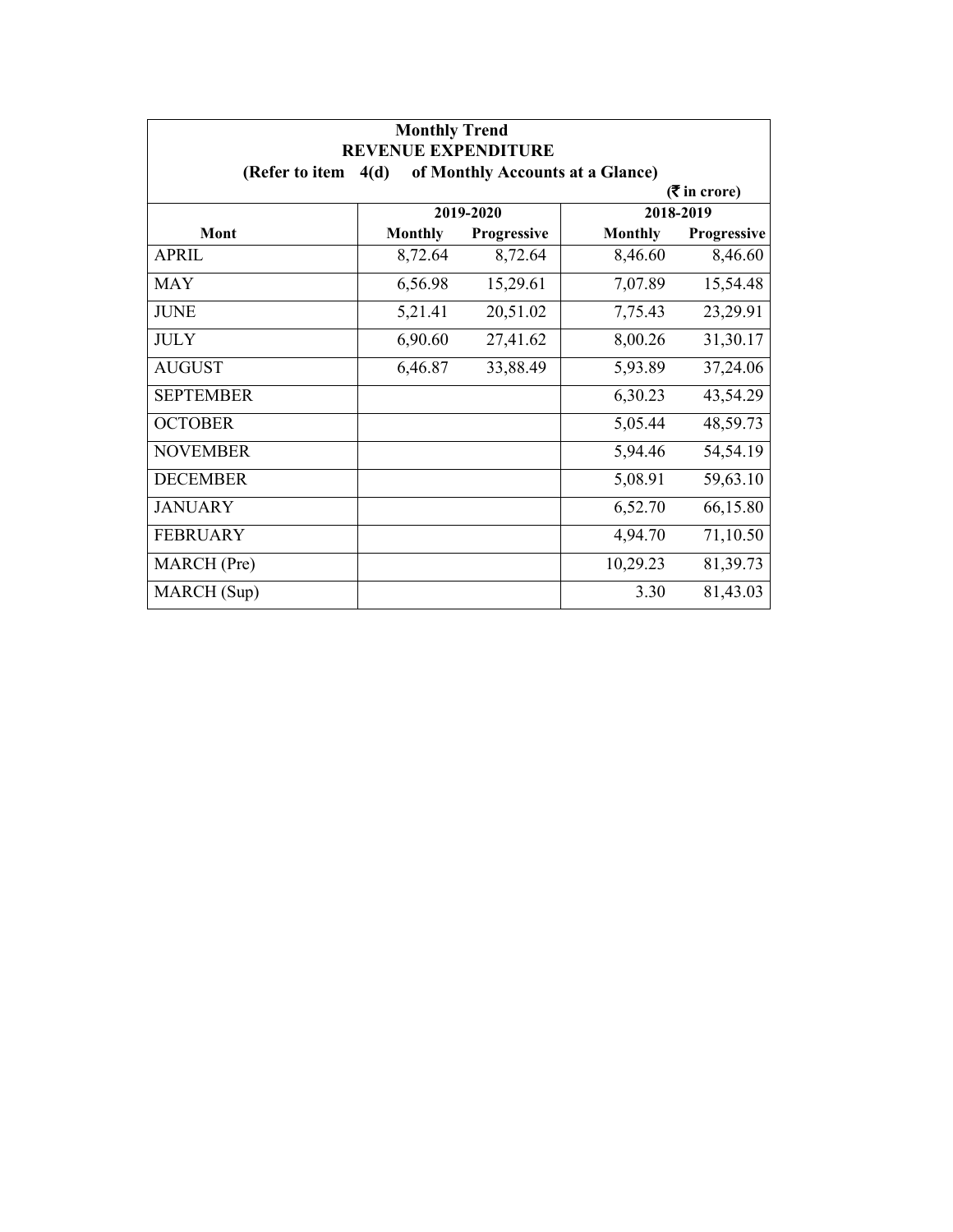| <b>Monthly Trend</b><br><b>REVENUE EXPENDITURE</b> |                |                                  |                |                             |
|----------------------------------------------------|----------------|----------------------------------|----------------|-----------------------------|
| (Refer to item                                     | 4(e)           | of Monthly Accounts at a Glance) |                |                             |
|                                                    |                |                                  |                | $(3\overline{5})$ in crore) |
|                                                    |                | 2019-2020                        |                | 2018-2019                   |
| Mont                                               | <b>Monthly</b> | Progressive                      | <b>Monthly</b> | Progressive                 |
| <b>APRIL</b>                                       | 0.00           | 0.00                             | 0.00           | 0.00                        |
| <b>MAY</b>                                         | 0.00           | 0.00                             | 0.00           | 0.00                        |
| <b>JUNE</b>                                        | 0.00           | 0.00                             | 0.00           | 0.00                        |
| <b>JULY</b>                                        | 93.88          | 93.88                            | 2,63.50        | 2,63.50                     |
| <b>AUGUST</b>                                      | 5,19.81        | 6,13.69                          | 0.00           | 2,63.50                     |
| <b>SEPTEMBER</b>                                   |                |                                  | 17.76          | 2,81.26                     |
| <b>OCTOBER</b>                                     |                |                                  | 0.00           | 2,81.26                     |
| <b>NOVEMBER</b>                                    |                |                                  | 7.73           | 2,88.99                     |
| <b>DECEMBER</b>                                    |                |                                  | 65.13          | 3,54.12                     |
| <b>JANUARY</b>                                     |                |                                  | 6,06.66        | 9,60.78                     |
| <b>FEBRUARY</b>                                    |                |                                  | 23.42          | 9,84.20                     |
| MARCH (Pre)                                        |                |                                  | 3,39.60        | 13,23.80                    |
| MARCH (Sup)                                        |                |                                  | 0.00           | 13,23.80                    |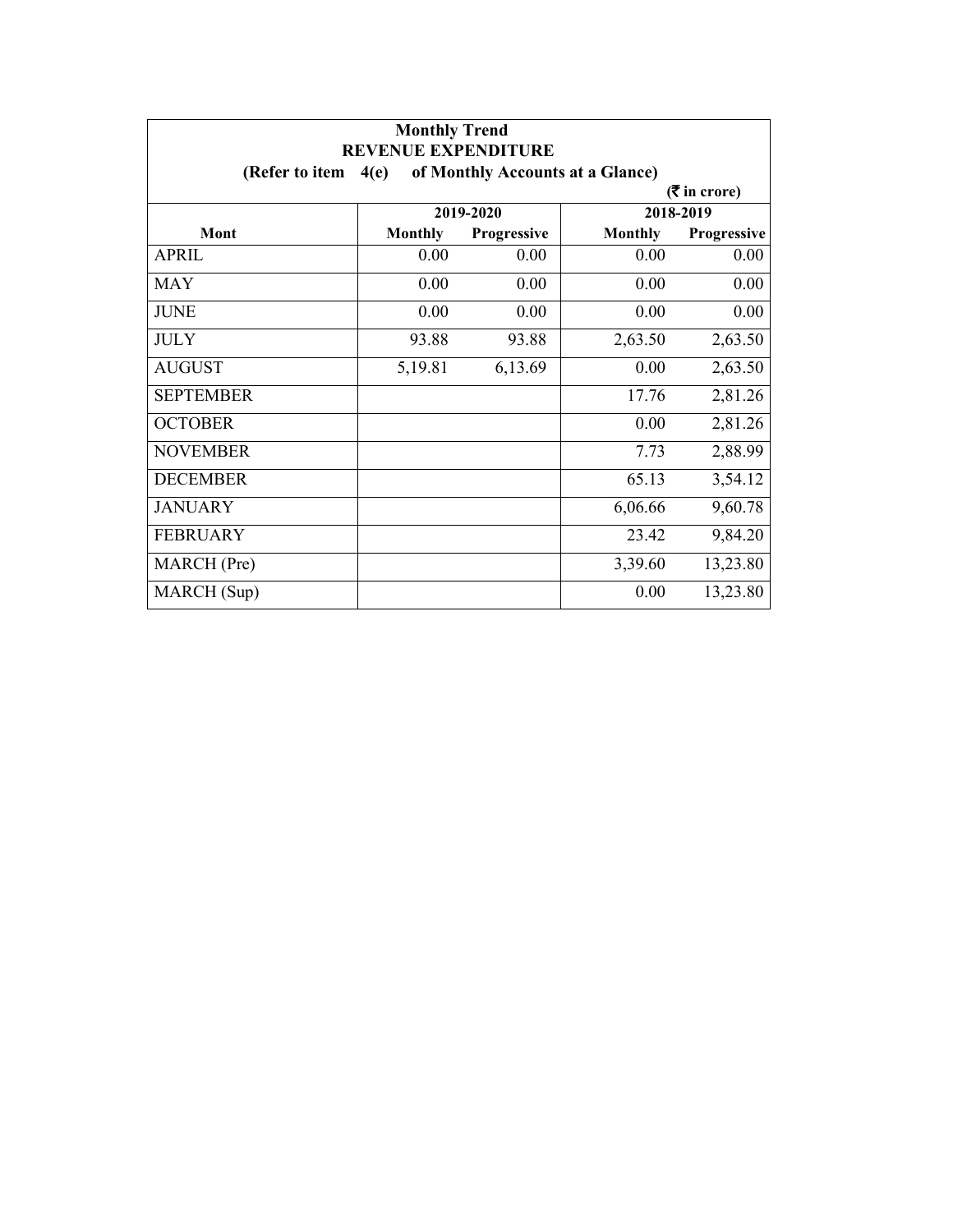| <b>Monthly Trend</b><br><b>CAPITAL EXPENDITURE</b>         |                             |             |                |             |  |  |  |
|------------------------------------------------------------|-----------------------------|-------------|----------------|-------------|--|--|--|
| of Monthly Accounts at a Glance)<br>(Refer to item<br>5(a) |                             |             |                |             |  |  |  |
|                                                            | $(3\overline{5})$ in crore) |             |                |             |  |  |  |
|                                                            | 2019-2020                   |             | 2018-2019      |             |  |  |  |
| Mont                                                       | <b>Monthly</b>              | Progressive | <b>Monthly</b> | Progressive |  |  |  |
| <b>APRIL</b>                                               | 0.95                        | 0.95        | 77.73          | 77.73       |  |  |  |
| <b>MAY</b>                                                 | 2,42.05                     | 2,43.01     | 55.41          | 1,33.14     |  |  |  |
| <b>JUNE</b>                                                | 9,31.47                     | 11,74.49    | 1,49.70        | 2,82.84     |  |  |  |
| <b>JULY</b>                                                | 5,89.78                     | 17,64.27    | 6,43.98        | 9,26.83     |  |  |  |
| <b>AUGUST</b>                                              | 3,24.65                     | 20,88.92    | 5,12.01        | 14,38.84    |  |  |  |
| <b>SEPTEMBER</b>                                           |                             |             | 7,21.64        | 21,60.48    |  |  |  |
| <b>OCTOBER</b>                                             |                             |             | 8,97.72        | 30,58.20    |  |  |  |
| <b>NOVEMBER</b>                                            |                             |             | 2,28.97        | 32,87.17    |  |  |  |
| <b>DECEMBER</b>                                            |                             |             | 3,45.97        | 36,33.13    |  |  |  |
| <b>JANUARY</b>                                             |                             |             | 25,50.57       | 61,83.70    |  |  |  |
| <b>FEBRUARY</b>                                            |                             |             | 5,62.33        | 67,46.04    |  |  |  |
| MARCH (Pre)                                                |                             |             | 42,87.59       | 1,10,33.62  |  |  |  |
| MARCH (Sup)                                                |                             |             | 0.35           | 1,10,33.97  |  |  |  |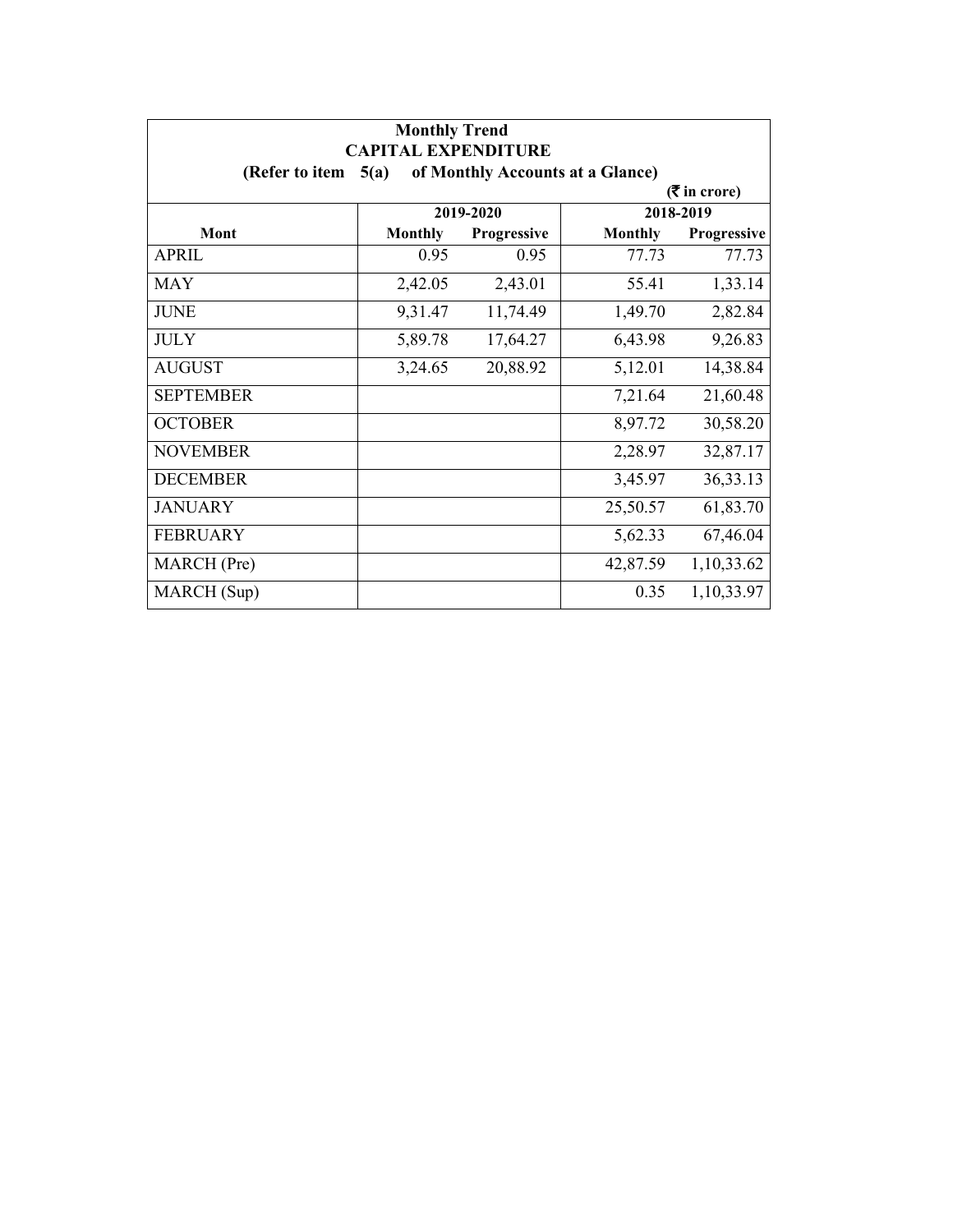| <b>Monthly Trend</b><br><b>CAPITAL EXPENDITURE</b>         |                |             |                |             |  |  |  |
|------------------------------------------------------------|----------------|-------------|----------------|-------------|--|--|--|
| 5(b)<br>of Monthly Accounts at a Glance)<br>(Refer to item |                |             |                |             |  |  |  |
| $($ ₹ in crore)                                            |                |             |                |             |  |  |  |
|                                                            | 2019-2020      |             | 2018-2019      |             |  |  |  |
| Mont                                                       | <b>Monthly</b> | Progressive | <b>Monthly</b> | Progressive |  |  |  |
| <b>APRIL</b>                                               | 0.00           | 0.00        | 0.01           | 0.00        |  |  |  |
| <b>MAY</b>                                                 | 0.00           | 0.00        | 0.00           | 0.01        |  |  |  |
| <b>JUNE</b>                                                | 0.01           | 0.01        | 0.00           | 0.01        |  |  |  |
| <b>JULY</b>                                                | 0.00           | 0.01        | 0.00           | 0.02        |  |  |  |
| <b>AUGUST</b>                                              | 0.00           | 0.01        | 0.00           | 0.02        |  |  |  |
| <b>SEPTEMBER</b>                                           |                |             | 0.01           | 0.02        |  |  |  |
| <b>OCTOBER</b>                                             |                |             | 0.00           | 0.03        |  |  |  |
| <b>NOVEMBER</b>                                            |                |             | 0.00           | 0.04        |  |  |  |
| <b>DECEMBER</b>                                            |                |             | 0.00           | 0.04        |  |  |  |
| <b>JANUARY</b>                                             |                |             | 0.00           | 0.05        |  |  |  |
| <b>FEBRUARY</b>                                            |                |             | 0.00           | 0.05        |  |  |  |
| MARCH (Pre)                                                |                |             | 0.00           | 0.11        |  |  |  |
| MARCH (Sup)                                                |                |             | 0.00           | 0.11        |  |  |  |